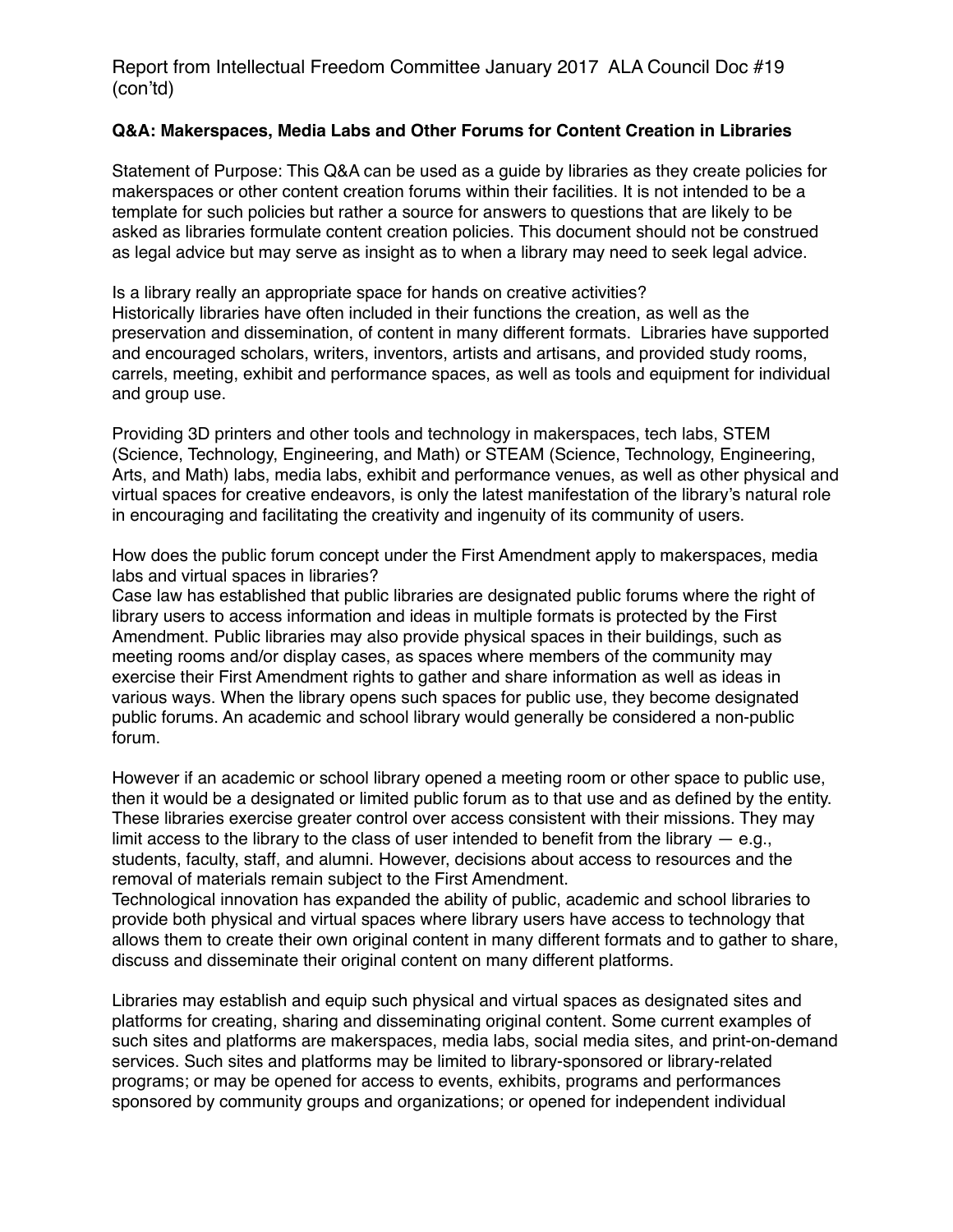access and use. When a publicly funded library opens such sites and platforms for general public use, they will be considered a designated or limited public forum.

Are there any libraries to which this does not apply?

The First Amendment applies to federal, state and local governments and their agents, but not to private entities. Public libraries and public schools are considered governmental agents, so they are subject to the First Amendment restrictions on uses of public and limited public forums discussed above. However, private libraries—such as a private school library—are not.

What determines who is eligible to use such spaces in the library?

Every person who uses the library should have an equal opportunity to use all of the library's services. Access to designated forums for creative content should not be abridged or denied because of origin, age, background or views of the user. A library may give a higher priority to a defined community of library users. A publicly funded library may prioritize users who are taxpayers or cardholding members of the library or even limit or exclude users not meeting those criteria. Academic and school libraries may limit eligible users to persons who are students, faculty and staff of the college, university, or school.

Can a library set any kinds of limits on how a public forum it provides is used? Can it penalize misuse of the forum?

A library may set reasonable content-neutral time, place and manner restrictions on the use of the designated public forums for content creation. In a designated public forum, any contentbased restrictions on access must meet a strict-scrutiny standard to be deemed constitutional. In other words, the restriction must serve a compelling government interest and be narrowly drawn to achieve that interest.

A library, such as a school or academic library, which is considered a nonpublic forum, may set content-based restrictions on the use of the forum if the restriction is reasonable in light of the mission of the institution and the uses for which it has been designated. A user who violates the library's policy defining acceptable use of the forum may face consequences on the violations as stated in the policy, including suspending or terminating the right to use the forum (so long as the policy provides this possibility).

What should be addressed in an acceptable use policy?

Any use that violates federal, state, or local law, or library policy or guidelines, constitutes an unacceptable use of the content creation forum. Examples of issues to address in an acceptable use policy include, but are not limited to, the following:

Damaging or otherwise misusing physical or virtual library resources

Behaving in a manner that disrupts the orderly conduct of the physical or virtual forum, prevents other patrons from using library resources, or interferes with library employees performing their duties

Creating or sharing content that is legally defined as obscene or child pornography, or knowingly sharing with minors content that is harmful to minors.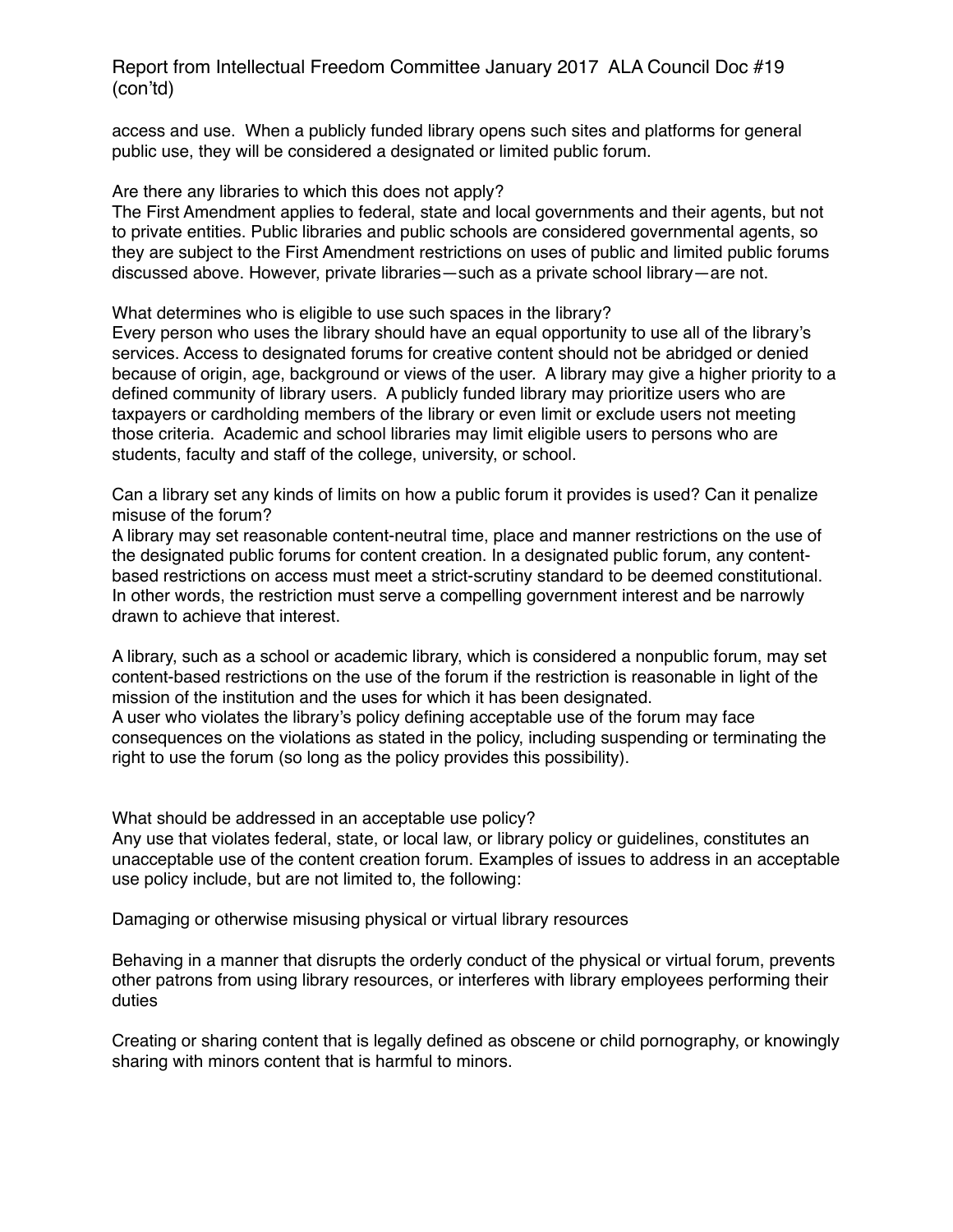Creating or sharing content that constitutes physical or virtual harassment of others as long as the library has consulted with legal counsel to be sure that a behavior policy including harassment offers clear guidance to patrons on what the term means and that legal counsel advises that the harassment definition meets constitutional tests.

Transmitting or reproducing copyrighted or patented content without permission from the copyright or patent holder

Hacking, misappropriating, tampering with or damaging the work-in-progress or shared content of other forum users, or redistributing their content without authorization

Intentionally engaging in the distribution of malware or similar malicious software or hardware

Using false identification to mislead others

Using another individual's personally identifiable information without his/her explicit permission

The library's acceptable use policy should clearly state the consequences of violating the policy, including whether their library privileges may be denied or suspended and the procedure for doing so (including notification, penalties, reinstatement, and appeals).

What about costs? Who pays for materials consumed or damaged?

If a library charges cost-recovery fees for consumable materials used by participants in librarysponsored activities, provision should be made to cover fees for those who otherwise could not afford to participate. If a library's policy preclude waiving cost-recovery fees efforts should be made to find a sponsor — such as a "Friends of the Library" organization — to pay the fees. If a library charges cost-recovery fees for loss or damage to library property or resources, these fees need to be clearly stated in the policy, and the library should consider offering alternatives — such as volunteer service — to those who cannot afford the fees.

Who is responsible for preventing misuse and illegal activities?

Each user is personally responsible for appropriate and legal use of library spaces, equipment, hardware and software, Internet access, Web sites, social media and other resources. Generally, a library is not responsible for the actions of individual users as long as the library conspicuously posts an acceptable use policy that clearly states user responsibilities. In some cases, existing policies that serve as a measure of protection for the library, such as those addressing use of copiers and printers may be broadly enough worded that they include new technology: if not, it may be possible to expand those policies rather than create new ones.

Can a user make items like a gun or sexually explicit images or toys?

While it is possible to create a gun using a 3-D printer, the software required to do so is complex and may be proprietary. Even if a user had access to the software to create parts of a gun, other parts required for it to function could not be created on the printer.

If a library's policy prohibits gun possession in the library then the creation of a gun or gun parts would violate that policy if that policy is in line with state law of gun possession. If state law allows possession of a gun in a library then the library would need to work with its legal counsel to determine if a legal prohibition against creating a gun can be fashioned within state law.